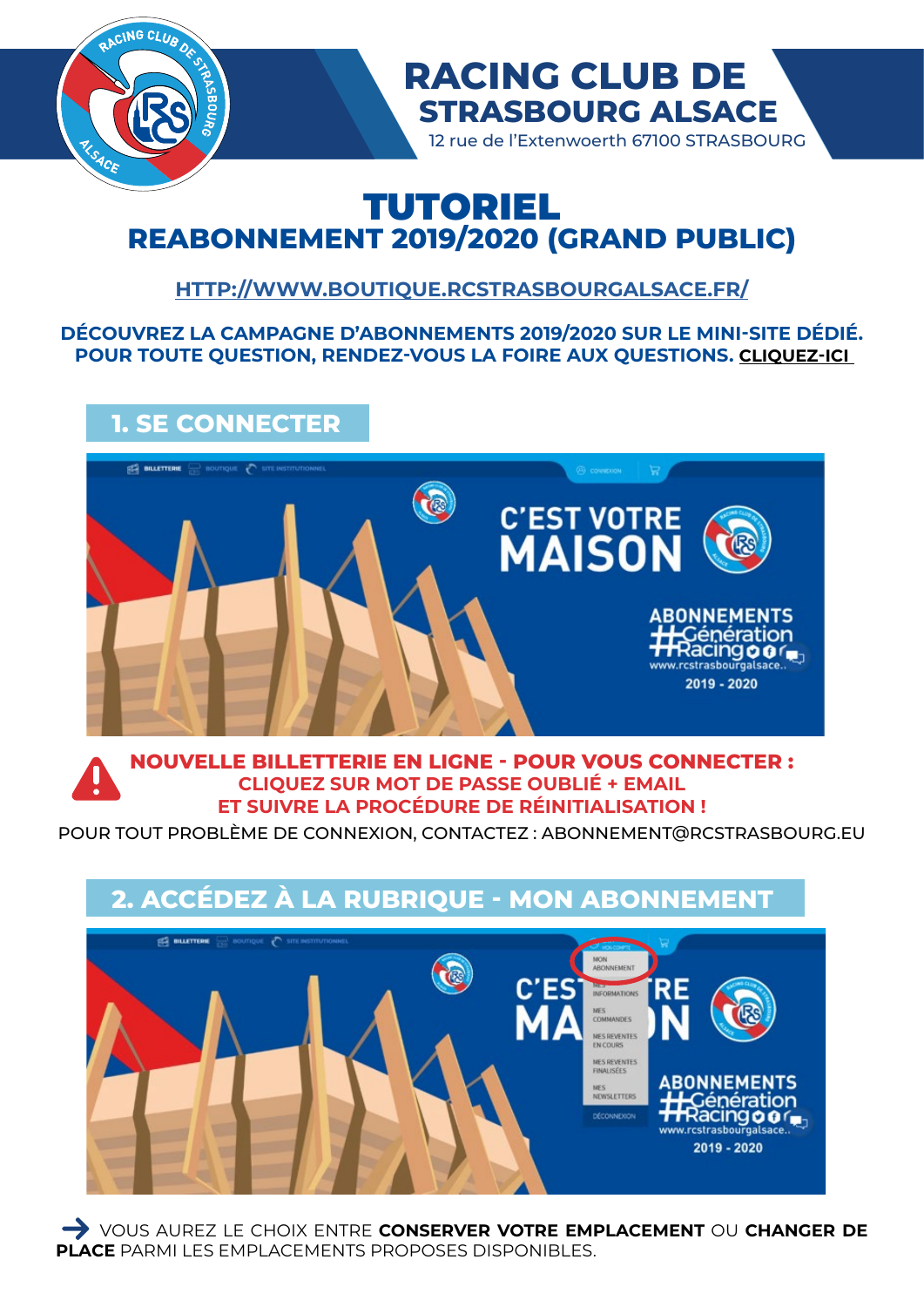#### EN **CONSERVANT VOTRE EMPLACEMENT 18/19**, VEILLEZ A :

- VERIFIER L'EXACTITUDE DES COORDONNEES DE VOTRE EMPLACEMENT - VERIFIER LE MODE D'OBTENTION (RETRAIT OU ENVOI DE LA CARTE : *CONTACTEZ ABONNEMENT@RCSTRASBOURG.EU POUR TOUTE MODIFICATION)*  - PAR DEFAUT, LE PLEIN TARIF WEB (PT WEB) EST ATTRIBUE.

- CLIQUEZ SUR **JE CHANGE DE TARIF** POUR :
- CHANGER DE GAMME D'ABONNEMENT (CLASSIQUE / CONFORT / PREMIUM / CLUB DE COEUR)
- CHANGER DE TYPE DE TARIF (TARIF REDUIT / ENFANT -15ANS / FEMME / ETUDIANT)

## **3. EFFECTUEZ VOTRE CHOIX**



### **LEXIQUE DES DENOMINATIONS DE TARIFS :**

### **CATEGORIE DE REABONNEMENT :**

**AREABO** : TARIF POUR LES ANCIENS REABONNEMENTS (ABONNE DEPUIS 2017-2018 AU MOINS) **REABO** : TARIF POUR LES REABONNEMENTS (ABONNE DEPUIS 2018-2019)

### **GAMMES D'ABONNEMENT :**

**CLASSIQUE** : GAMME CLASSIQUE **CONFORT** : GAMME CONFORT **PREMIUM** : GAMME PREMIUM **CDC** : GAMME CLUB DE CŒUR **CLUB KOPIN** : GAMME CLUB KOP'IN

### **TYPES DE TARIF :**

**PT** : PLEIN TARIF **TR** : TARIF REDUIT (-15ans ; +65ans ; PMR +50%) **ETU** : TARIF ETUDIANT **-15EST** : TARIF RESERVE AUX MOINS DE 15ANS (UNIQUEMENT VALABLE EN TRIBUNE EST FAMILLE) **FEMMES EST** : TARIF RESERVE AUX FEMMES (UNIQUEMENT VALABLE EN TRIBUNE EST FAMILLE)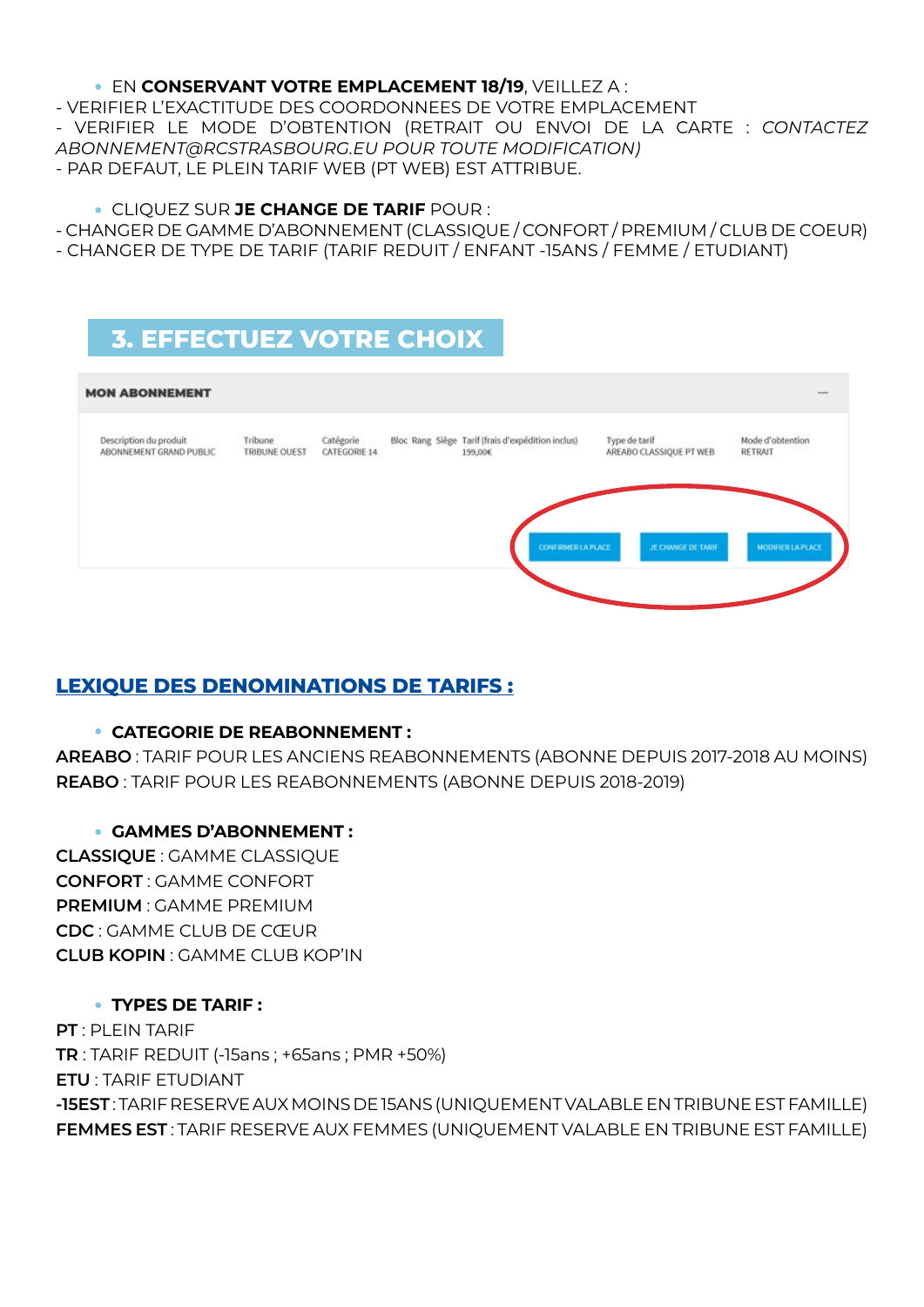| <b>3/A- CONFIRMER MA PLACE</b>                    |                          |                           |             |                                                              |                                          |                             |
|---------------------------------------------------|--------------------------|---------------------------|-------------|--------------------------------------------------------------|------------------------------------------|-----------------------------|
| <b>MON ABONNEMENT</b>                             |                          |                           |             |                                                              |                                          |                             |
| Description du produit<br>ABONNEMENT GRAND PUBLIC | Tribune<br>TRIBUNE OUEST | Catégorie<br>CATEGORIE 14 | $D$ $D$ $6$ | Bloc Rang Siège Tarif (frais d'expédition inclus)<br>199,00€ | Type de tarif<br>AREABO CLASSIQUE PT WEB | Mode d'obtention<br>RETRAIT |
|                                                   |                          |                           |             | <b>CONFIRMER LA PLACE</b>                                    | JE CHANGE DE TARIF                       | <b>MODIFIER LA PLACE</b>    |

SÉLECTIONNEZ VOTRE MOYEN DE PAIEMENT ET SUIVEZ LA PROCÉDURE DE VALIDATION DE VOTRE RÉABONNEMENT :

- **PAR CARTE BANCAIRE**
- PAR PRÉLÈVEMENT (1 FOIS OU 3 FOIS SANS FRAIS)
	- JUSTIFICATIFS OBLIGATOIRES : PIECE D'IDENTITE + RIB

| <b>CIE VISA</b>          |  |  |
|--------------------------|--|--|
| NUMÉRO DE CARTE          |  |  |
| $\overline{\phantom{0}}$ |  |  |
| DATE D'EXPIRATION        |  |  |
| $\boxed{21}$<br>MM/AA    |  |  |
| CRYPTOGRAMME             |  |  |

**3/B- CHANGER DE TARIF**

 VOUS SOUHAITEZ **CONSERVER VOTRE PLACE** ET **CHANGER DE TARIF OU DE GAMME D'ABONNEMENT** :

 $\rightarrow$  SÉLECTIONNEZ LE TARIF / LA GAMME D'ABONNEMENT SOUHAITÉ.

| Description du produit<br>ABONNEMENT GRAND PUBLIC          | Tribune<br>TRIBUNE OUEST | Catégorie<br>CATEGORIE 14 | Bloc Rang Siège Tarif (frais d'expédition inclus)<br>199,00€ | Type de tarif<br>AREABO CLASSIQUE PT WEB | Mode d'obtention<br>RETRAIT |
|------------------------------------------------------------|--------------------------|---------------------------|--------------------------------------------------------------|------------------------------------------|-----------------------------|
|                                                            |                          |                           |                                                              |                                          |                             |
|                                                            |                          |                           |                                                              |                                          |                             |
|                                                            |                          |                           | CONFIRMER LA PLACE                                           | JE CHANGE DE TARIF                       | MODIFIER LA PLACE           |
|                                                            |                          |                           |                                                              |                                          |                             |
|                                                            |                          |                           |                                                              |                                          |                             |
| Veuillez choisir votre tarif ou votre gamme d'abonnement : |                          |                           |                                                              |                                          |                             |
| AREABO CDC PT WEB                                          |                          |                           |                                                              | 324,00€                                  | $\circ$                     |
| AREABO CDC ETU WEB                                         |                          |                           |                                                              | 304,00€                                  | $\circ$                     |
| AREABO CONFORT PT WEB                                      |                          |                           |                                                              | 225,00€                                  | $\circ$                     |
| AREABO CONFORT ETU WEB                                     |                          |                           |                                                              | 205,00€                                  | $\circ$                     |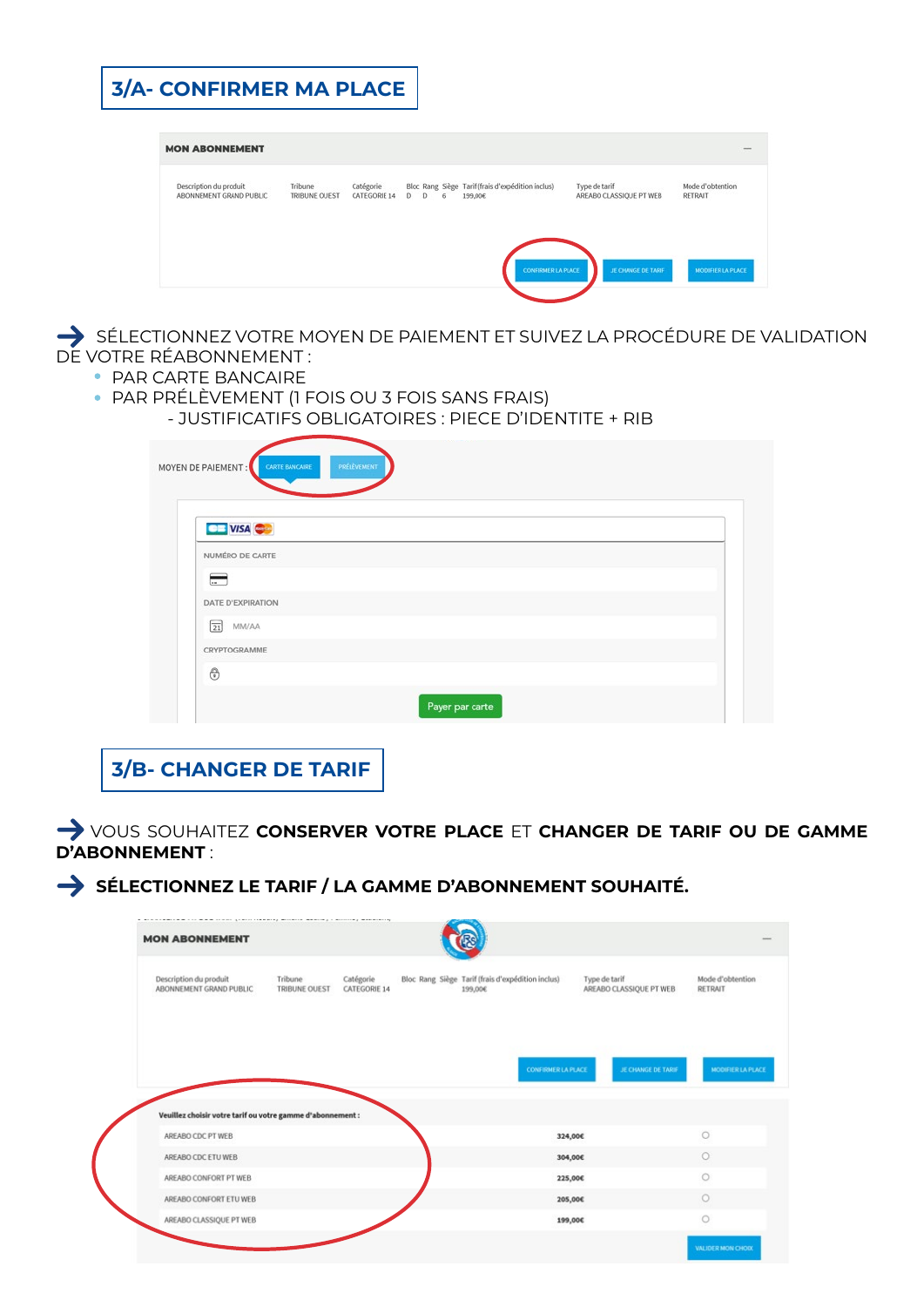### **3/C- MODIFIER LA PLACE**

 $\rightarrow$  CLIQUEZ SUR VOTRE STATUT RÉABONNÉ :

- ANCIEN RÉABONNÉ (abonné depuis 2017/2018 au moins)
- RÉABONNÉ (abonné depuis 2018/2019)

## **CHANGEMENT DE PLACES : ANCIEN REABONNEMENT OU REABONNEMENT**



CHOISISSEZ UNE PLACE PARMI LES ZONES DISPONIBLES (non floutées)